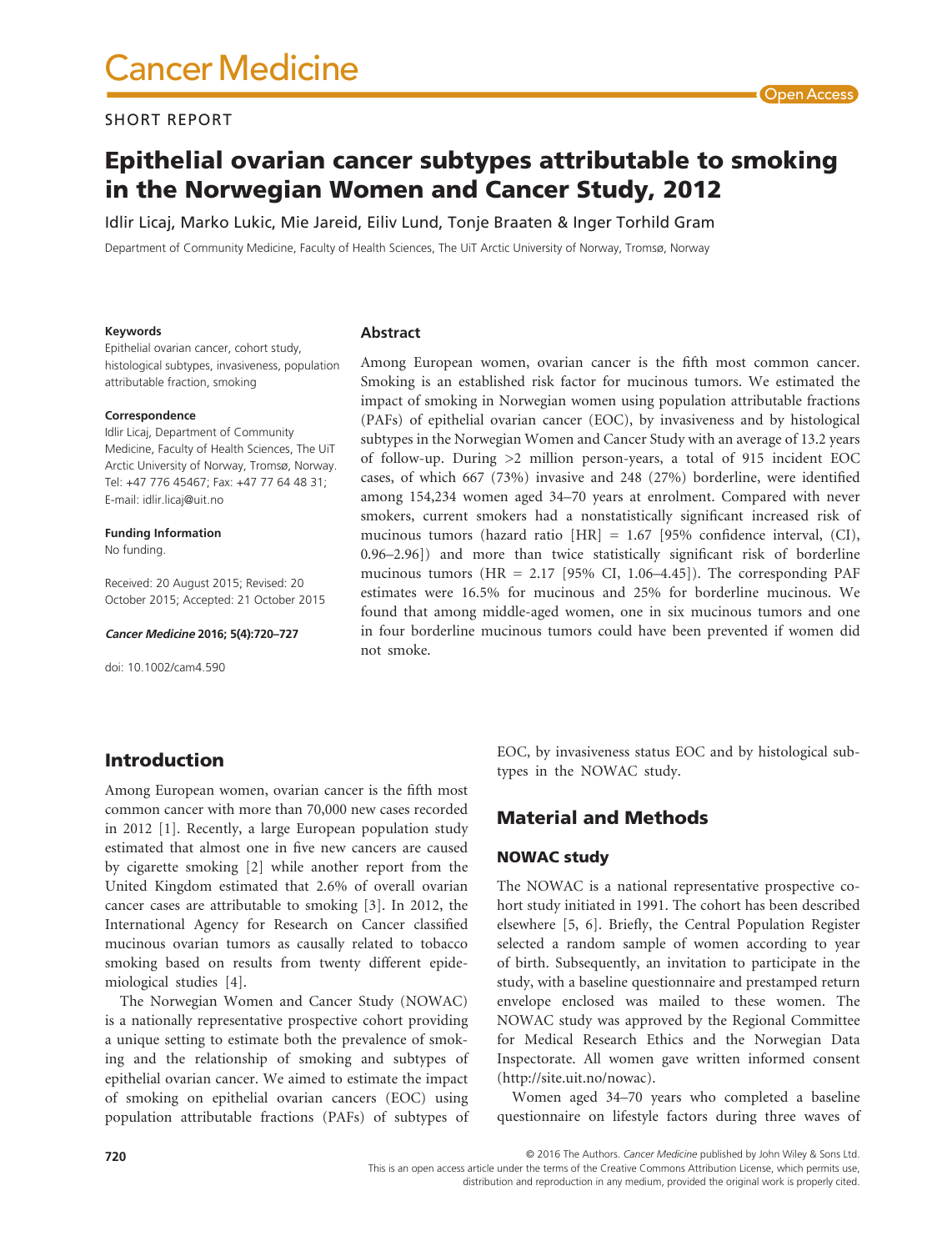data collection: 1991–1992, 1996–1997, and 2003–2007  $(N = 172,539)$  were included. New women were recruited in each wave. We excluded women with prevalent cancer at baseline (except nonmelanoma skin cancer) (*N* = 6964), who emigrated or died before start of follow-up ( $N = 80$ ), with bilateral oophorectomy  $(N = 5760)$ , who were born after 1957 ( $N = 3167$ ) since they did not receive complete questionnaires, who emigrated after enrolment, but were diagnosed with cancer afterward  $(N = 13)$  and those with missing information on smoking status ( $N = 2260$ ). The analytical cohort comprised the remaining women  $(N = 154,234)$ .

The women reported if they have smoked, number of cigarettes smoked daily at different ages, and if they currently smoked daily. Women who had never smoked and reported no exposure to smoking in their childhood home were categorized as never smokers; those passively exposed to smoke during childhood were classified as passive smokers. We did not have complete information on passive smoking in adulthood. We categorized the women as current, former, passive, and never smokers based on this information.

Information on cancer incidence, emigration and deaths were obtained through linkages to the Cancer Registry of Norway [\(http://www.kreftregisteret.no/en\)](http://www.kreftregisteret.no/en) and Norwegian Central Population Register, respectively. The overall estimated completeness of the Cancer Registry of Norway has been shown to be more than 98% [7].

Person-years were calculated from start of follow-up until the date of any incident cancer diagnosis (except nonmelanoma skin cancer), emigration, death, or the end of follow-up (31 December 2012), whichever occurred first. Epithelial ovarian cancer cases were classified using the International Classification of Diseases, ICD-7 (location 175) and ICD-O-3 (tumor subtype) codes. Invasive and borderline surface epithelial–stromal ovarian tumors are here referred to as EOC.

#### Statistical analysis

Cox proportional hazards models with age as the underlying time scale were used to estimate multivariableadjusted HRs with 95% confidence intervals (CI) for the associations between smoking exposure (passive, former, current) and EOC stratified by invasiveness and histological subtypes (serous, mucinous). Similar models were used to estimate multivariable-adjusted HRs with 95% CI for the associations between different measures of smoking exposure (passive, former, current); and for current smokers; (age at smoking initiation [<20, 20+ years], smoking duration [≤20, 20+ years], number of pack-years [<10, 10+], number of cigarettes smoked per day [<10, 10+]), and EOC overall and stratified by invasiveness and histological subtypes. We analyzed serous, mucinous and, endometrioid subtypes as separate groups and the remaining tumors, including clear cell, as "others"; we did not have enough cases of clear cell subtype to analyze this as a separate group. Never smokers were used as reference group.

Each of the following factors was found to be a potential confounder and included in the final model: age at menarche (≤12, >12 years), number of full-term pregnancies  $(0, 1 \text{ or } 2, 3+)$ , age at first full-term pregnancy (nulliparous, ≤19, >19–24, >24–29, and ≥30 years), age at last birth  $(\leq 24, >24-29, >29-33,$  and  $\geq 34$  years), infertility (yes, no, missing  $[n = 9625]$ ) menopausal status (pre- or perimenopausal, postmenopausal, hysterectomy before 53 years, hormonal replacement therapy use before 53, missing  $[n = 3723]$ , age at menopause ( $\leq 45$ ,  $>45-50$ ,  $>50-52$ ,  $\geq 53$  years), educational attainment ( $\leq 9$ ,  $>9-12$ , >12–16, ≥17 years, missing [7915]), physical activity score (scored as  $1-5$  low to high level, missing  $[n = 12,644]$ ), alcohol intake (teetotalers,  $\leq 4$ ,  $>5-9$ , and,  $\geq 10$  g/day, missing [*n* = 8058]), BMI (≤18.49, >18.49–24.9, >24.9–29.9,  $\geq$ 30 kg/m<sup>2</sup>, and missing  $[n = 3594]$ ), oral contraceptive use (yes, no, missing  $[n = 5182]$ ), duration of oral contraceptive use  $(≤3, >3-7, ≥8$  years), hormonal replacement therapy (yes, no, missing  $[n = 30,864]$ ), age at start using hormonal replacement therapy (≤45, >45–49, ≥50 years). We included missing indicators specific to confounding factors after checking that the parameters associated with these indicators were not associated with the different outcomes.

An ordinal exposure variable with equally spaced scores, which included never smokers, was created to test for linear trends. Wald chi-square statistics were used to test for heterogeneity between different histological tumors types and according to the invasiveness status. Models were stratified by enrolment waves in order to control for differences in questionnaire design and follow-up time. Schoenfeld residuals were used to test the proportional hazards assumptions. Effect modification in the relation between smoking status (never, passive, former and current) and EOC by, in turn, alcohol consumption (continuous), educational attainment, BMI and menopausal status (yes, no), and number of children was assessed. Models with main effects and interaction terms were fitted and compared with models with main effects only. The difference in log-likelihood (likelihood ratio test statistics) was compared to a  $\chi^2$  distribution with degrees of freedom equal to the number of interaction terms.

We calculated the PAF in order to estimate the proportion of EOC subtypes that would not occur if smoking were eliminated. The prevalence of smoking in the nationally representative NOWAC study was assessed and multivariable-adjusted HRs were used as valid estimates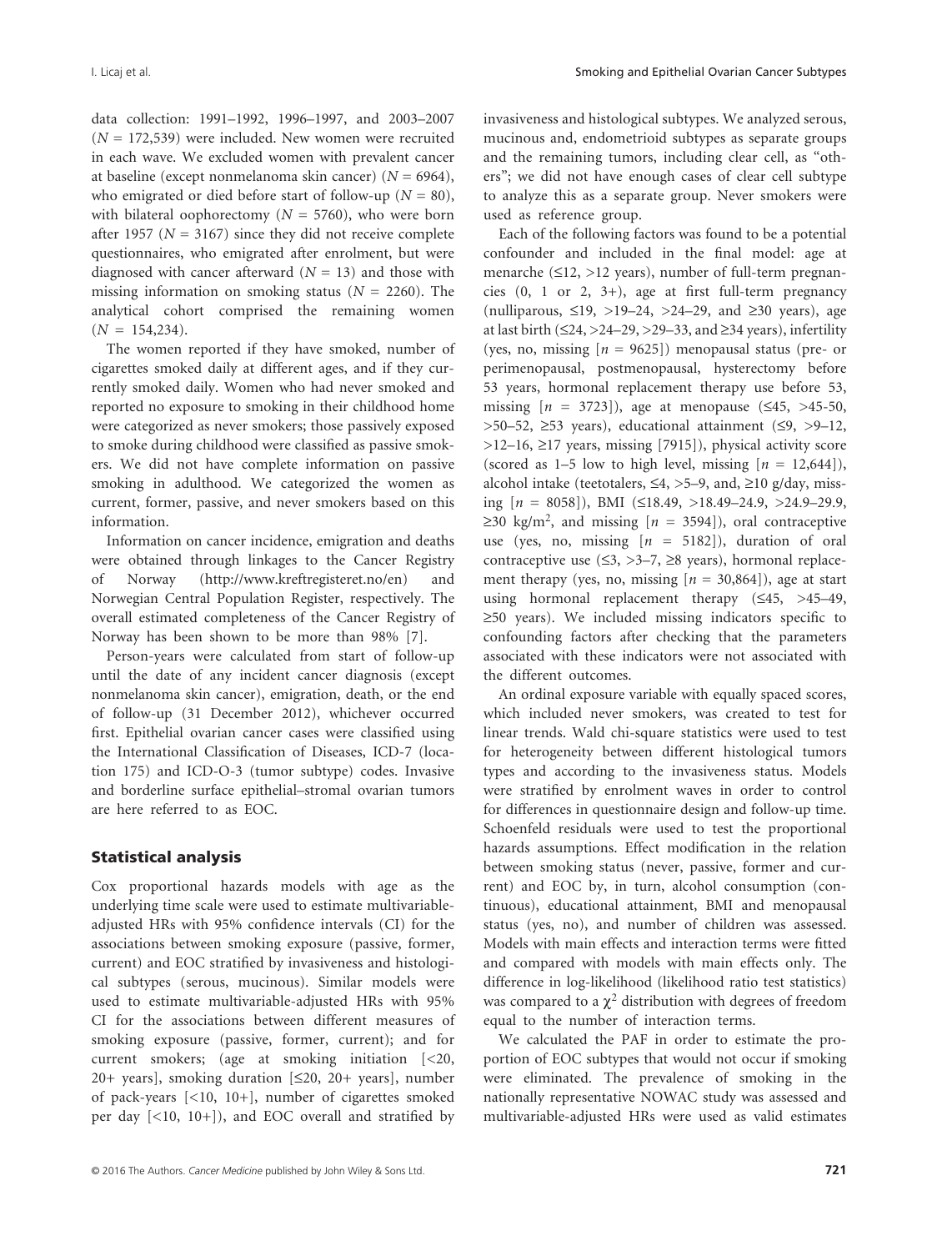of relative risks. The formula described in the WHO global report [8], was used to compute PAFs:

$$
PAF = \frac{Pe \times (RRe - 1)}{Pe \times RRe + (1 - Pe)},
$$

where the notation *Pe* is the proportion of persons in the population exposed to the risk factor, that is, ever smokers and *RRe* is the relative risk in the exposed compared to unexposed group; that is, ever smokers compared with never smokers in the final multivariable proportional hazards regression model, including all previously listed covariates. We calculated the two-sided 95% CI's for the PAFs using the PUNAF Stata module [9]. The analyses were performed with SAS-version 9.4 (SAS Institute, Cary, NC, USA)/STATA-version 13.1 (Stata Corp, College Statistics, TX, USA).

#### Results

During >2 million person-years with an average follow-up time of 13.2 years, a total of 915 EOC cases (667 [73%] invasive and 248 [27%] borderline) were identified. The cases were classified as either serous  $(n = 554, [61\%])$ , mucinous (*n* = 126, [14%]), endometrioid (*n* = 59, [6%]), or others  $(n = 176, [19\%])$ . Table S1 shows that 30.8% of women were current, 34.5% former, and 18.0% passive smokers and the remaining 16.7% were never smokers.

Table 1 shows that compared with never smokers, current smokers had a significantly increased risk of borderline tumors of 69% (HR = 1.69 [95% CI 1.10–2.61]). The corresponding PAF attributed to current smoking was 17.2% (95% CI 3.8–28.7). The HR and PAF estimations in overall mucinous tumors when current smokers were compared to never were HR = 1.67 (95% CI 0.96–2.96), and PAF = 16.5% (95% CI −1.8–31.5). Current smokers who had smoked 20 or more years also had increased HR estimates compared with never smokers for the five outcomes, of which EOC overall (HR = 1.29 [95% CI 1.03–1.62],  $P_{\text{trend}} = 0.02$ ), and borderline (HR = 1.85 [95% CI 1.16– 2.95],  $P_{trend} = 0.01$ ) tumors were significant (Table 1).

When current were compared with never smokers the HR estimates for endometrioid and "other" tumors were nonsignificantly decreased with  $6\%$  (HR = 0.94 [0.41–2.12]) and increased with 17% (HR = 1.17 [95% CI 0.75–1.85]), respectively.

Table 2 shows the serous and mucinous subtype categories stratified into invasive and borderline tumors: only the risk of borderline mucinous was significantly increased (HR<sub>current vs never</sub> = 2.17 [95% CI 1.06–4.45]). The PAF attributed to current smoking was 24.7% (95% CI 3.8–28.7) for borderline mucinous tumors.

The multivariable-adjusted HR's for current versus never smokers were significantly different between invasive and borderline tumors ( $P_{\text{heterogeneity}} = 0.04$ ). None of the interactions tested between smoking status and alcohol consumption, educational attainment, BMI, menopausal status, and number of children were significant.

#### **Discussion**

We found a statistically significant increased risk of borderline mucinous tumors in current smokers compared to never smokers. Current smoking was estimated to be responsible for one in four borderline mucinous tumors.

We calculated the PAFs and studied the effect of different measures of smoking exposures and found evidence of a dose-response association between smoking duration and risks of overall EOC and risks of borderline tumors in current smokers.

Strengths of our study include the prospective and population-based design, the large sample size, the long follow-up time, the national population-based registries, and detailed information on smoking history including passive smoking exposure. Moreover, the smoking exposure [10] and cancer incidence [5] are nationally representative, justifying the PAF estimation.

A limitation of our study is that updated information on smoking status was not considered in this analysis because that information was only available in a reduced simple size. In Norway, the proportion of daily smokers has decreased steadily from 36.5% in 1991 to 18.5% in 2012 [11]. In our study, the estimated prevalence of smoking was based on information collected between 1991 and 2007 (three waves of enrolment). Therefore, the decrease in smoking prevalence during this period is reflected in our data. However, as the majority of NOWAC women were recruited during the first wave of data collection (1991–1992), the decrease in smoking prevalence over time was only partially reflected in our PAFs estimates. This may result in overestimated PAFs of smoking. However, any possible misclassification in smoking status (current to former, former to current, never to current) would attenuate the displayed associations between current smoking and risk of EOC.

Another limitation of our study is the possible misclassification of histological types of EOC and invasiveness. We believe that a differential misclassification of EOC subtypes between current and never smokers is unlikely. In addition, we observe significant differences between invasive and borderline tumors, which is nonsupporting substantial misclassification in our data as this would have diluted the differences.

Borderline tumors are more common in younger women and have a much better prognosis than invasive tumors [12]. The incidence rate of borderline tumors has increased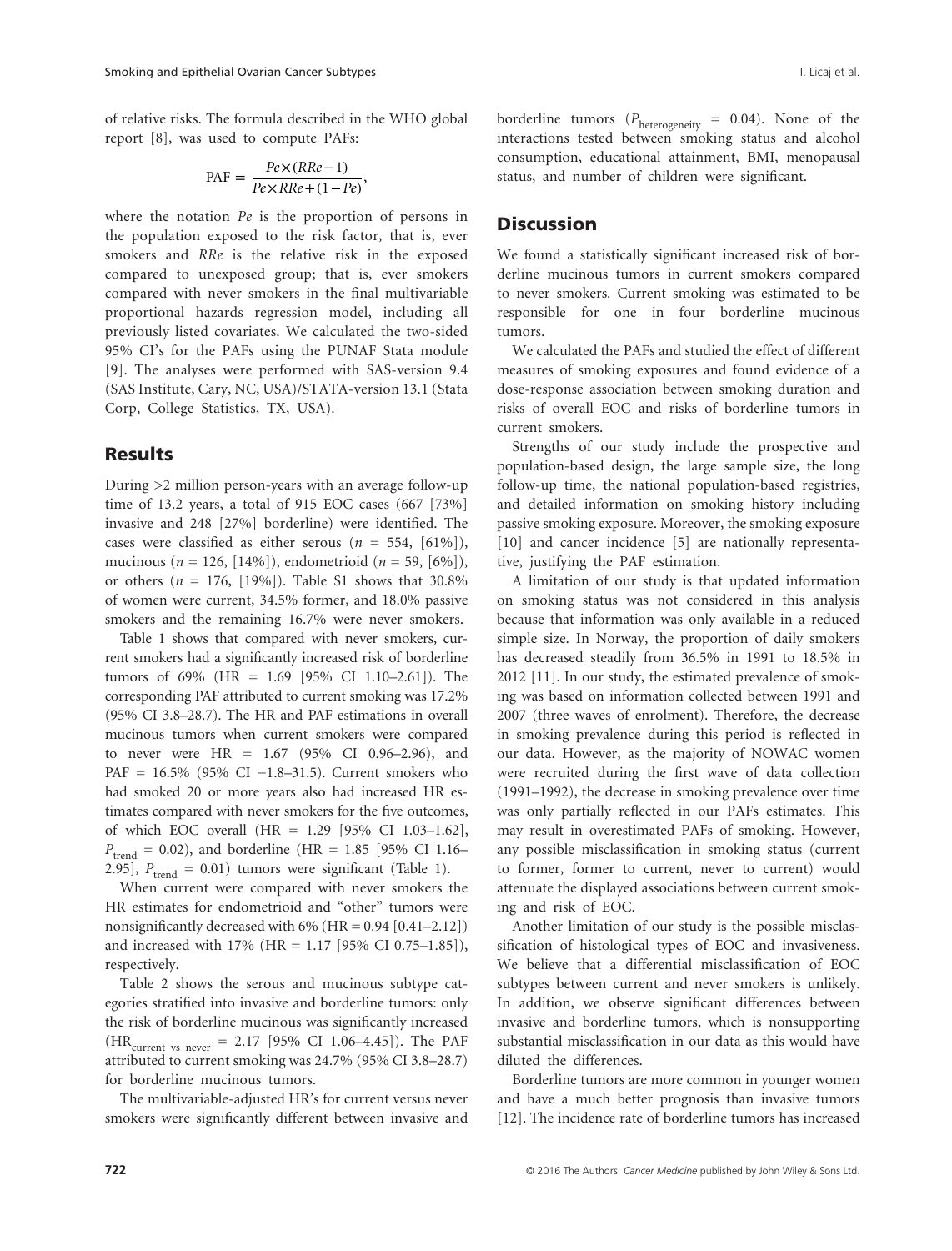| Table 1. Multivariable hazard ratios (95% confidence interval) of epithelial ovarian cancer overall by invasiveness status and by histological subtypes according to various measures of smoking status<br>at enrollment compared with never smokers in NOWAC study 1991-2012 (N = 153,234) |                         |                                                                                     |                                    |                          |                                      |                               |                                  |                             |                                    |                                      |
|---------------------------------------------------------------------------------------------------------------------------------------------------------------------------------------------------------------------------------------------------------------------------------------------|-------------------------|-------------------------------------------------------------------------------------|------------------------------------|--------------------------|--------------------------------------|-------------------------------|----------------------------------|-----------------------------|------------------------------------|--------------------------------------|
|                                                                                                                                                                                                                                                                                             | EOC overall<br>$N = 95$ |                                                                                     | Invasive <sup>2</sup><br>$N = 667$ |                          | Borderline <sup>2</sup><br>$N = 248$ |                               | $N = 554$<br>Serous <sup>3</sup> |                             | Mucinous <sup>3</sup><br>$N = 126$ |                                      |
|                                                                                                                                                                                                                                                                                             | Cases                   | ū<br>95%<br>$\frac{\alpha}{\pm}$                                                    | Cases                              | ū<br>HR 95%              | Cases                                | Ū<br>95%<br>$\widetilde{\pm}$ | Cases                            | こ<br>HR 95%                 | Cases                              | ○<br>95%<br>$\frac{\alpha}{\pm}$     |
| Smoking status                                                                                                                                                                                                                                                                              |                         |                                                                                     |                                    |                          |                                      |                               |                                  |                             |                                    |                                      |
| Never                                                                                                                                                                                                                                                                                       | 150                     |                                                                                     | 122                                |                          | 28                                   |                               | $\overline{5}$                   |                             | $\frac{6}{2}$                      |                                      |
| Passive                                                                                                                                                                                                                                                                                     | 158                     |                                                                                     | 116                                | $(0.71 - 1.18)$<br>0.91  | 42                                   | $1.29(0.79 - 2.10)$           | 98                               | $1.00(0.75 - 1.33)$         | 23                                 | $.28(0.67 - 2.44)$                   |
| Former                                                                                                                                                                                                                                                                                      | 275                     | $0.98(0.79 - 1.23)$<br>$0.99(0.81 - 1.21)$                                          | 207                                | $(0.81 - 1.21)$<br>0.96  | 68                                   | $1.11(0.70 - 1.76)$           | 172                              | $0.97(0.75 - 1.26)$         | $\approx$                          | $1.05(0.56 - 1.96)$                  |
| Current                                                                                                                                                                                                                                                                                     | 332                     | $1.16(0.98 - 1.47)$                                                                 | 222                                | $(0.81 - 1.30)$<br>1.03  | 110                                  | $1.69(1.10 - 2.61)$           | 193                              | $1.10(0.84 - 1.43)$         | 55                                 | $(0.96 - 2.96)$<br>1.67              |
| Smoking duration (years) <sup>5</sup>                                                                                                                                                                                                                                                       |                         |                                                                                     |                                    |                          |                                      |                               |                                  |                             |                                    |                                      |
| Former                                                                                                                                                                                                                                                                                      |                         |                                                                                     |                                    |                          |                                      |                               |                                  |                             |                                    |                                      |
| $0 - 19$                                                                                                                                                                                                                                                                                    | 196                     |                                                                                     | 149                                | $1.02(0.79 - 1.32)$      | 47                                   | 1.11 (0.680-1.82)             | 122                              | $1.04(0.78 - 1.38)$         | $\overline{2}$                     | $0.98(0.49 - 1.96)$                  |
| $20+$                                                                                                                                                                                                                                                                                       | 79                      | $1.04(0.83-1.30)$<br>$0.98(0.73-1.32)$                                              | 58                                 | $(0.67 - 1.30)$<br>0.93( | $\overline{21}$                      | $1.18(0.64 - 2.18)$           | 50                               | $0.96(0.66 - 1.40)$         | $\overline{1}$                     | $(0.52 - 2.79)$<br>1.21(             |
| $P_{\text{trend}}^{\prime}$                                                                                                                                                                                                                                                                 |                         | 0.99                                                                                |                                    | 0.76                     |                                      | 0.58                          |                                  | 0.91                        |                                    | 0.70                                 |
| Current                                                                                                                                                                                                                                                                                     |                         |                                                                                     |                                    |                          |                                      |                               |                                  |                             |                                    |                                      |
| $0 - 19$                                                                                                                                                                                                                                                                                    | 60                      |                                                                                     | $\overline{4}$                     | $1.03(0.71 - 1.50)$      | $\frac{\infty}{2}$                   | $1.32(0.71 - 2.49)$           | $\overline{5}$                   | $0.92(0.60 - 1.40)$         | $\overline{4}$                     | $2.22(1.03 - 4.76)$                  |
| $20+$                                                                                                                                                                                                                                                                                       | 272                     | $\begin{array}{c} 1.08 \ (0.78 - 1.48) \\ 1.29 \ (1.03 - 1.62) \end{array}$         | 180                                | $1.16(0.90 - 1.50)$      | 92                                   | $1.85(1.16 - 2.95)$           | 162                              | $1.24(0.93 - 1.66)$         | $\frac{4}{7}$                      | 1.76 (0.93-3.32)                     |
| $P_{\text{trend}}$                                                                                                                                                                                                                                                                          |                         | 0.02                                                                                |                                    | 0.25                     |                                      | 0.01                          |                                  | 0.11                        |                                    | 0.13                                 |
| Pack-years of smoking <sup>5</sup>                                                                                                                                                                                                                                                          |                         |                                                                                     |                                    |                          |                                      |                               |                                  |                             |                                    |                                      |
| Former                                                                                                                                                                                                                                                                                      |                         |                                                                                     |                                    |                          |                                      |                               |                                  |                             |                                    |                                      |
| $0 - 9$                                                                                                                                                                                                                                                                                     | 203                     |                                                                                     | 53                                 | $0.96(0.75 - 1.24)$      | 50                                   | $1.10(0.68 - 1.79)$           | 132                              | 1.03 (0.78-1.36)            | 20                                 | $(0.43 - 1.73)$<br>0.87              |
| $\frac{1}{2}$                                                                                                                                                                                                                                                                               | 72                      | $0.99(0.80 - 1.24)$<br>1.14 (0.85–1.55)                                             | 54                                 | $1.13(0.80 - 1.59)$      | $\frac{8}{10}$                       | $1.23(0.65 - 2.31)$           | $\Theta$                         | $0.98(0.66 - 1.46)$         | $\approx$                          | $1.71(0.76 - 3.86)$                  |
| $P_{\text{trend}}^4$                                                                                                                                                                                                                                                                        |                         | 0.47                                                                                |                                    | 0.63                     |                                      | 0.52                          |                                  | 0.98                        |                                    | 0.28                                 |
| Current                                                                                                                                                                                                                                                                                     |                         |                                                                                     |                                    |                          |                                      |                               |                                  |                             |                                    |                                      |
| $0 - 9$                                                                                                                                                                                                                                                                                     |                         |                                                                                     | 75                                 | $1.06(0.78 - 1.44)$      | 96                                   | $1.64(0.97 - 2.77)$           | 58                               | $1.00(0.70 - 1.42)$         | 25                                 | $2.25(1.15 - 4.41)$                  |
| $10+$                                                                                                                                                                                                                                                                                       | $\frac{111}{221}$       | $1.17(0.90-1.52)$<br>$1.29(1.02-1.63)$                                              | 147                                | $1.18(0.90 - 1.54)$      | 74                                   | $1.78(1.10 - 2.89)$           | 135                              | $1.28(0.94 - 1.72)$         | $\approx$                          | $(0.82 - 3.12)$<br>1.60 <sub>1</sub> |
| $P_{\text{trend}}$                                                                                                                                                                                                                                                                          |                         | 0.03                                                                                |                                    | 0.23                     |                                      | 0.03                          |                                  | 0.09                        |                                    | 0.28                                 |
| Age at smoking initiation <sup>5</sup>                                                                                                                                                                                                                                                      |                         |                                                                                     |                                    |                          |                                      |                               |                                  |                             |                                    |                                      |
| Former                                                                                                                                                                                                                                                                                      |                         |                                                                                     |                                    |                          |                                      |                               |                                  |                             |                                    |                                      |
| $20+$                                                                                                                                                                                                                                                                                       | $\overline{\infty}$     |                                                                                     | 63                                 | $0.82(0.60 - 1.12)$      | $\approx$                            | $0.90(0.49 - 1.65)$           | 42                               | $0.70(0.48 - 1.01)$         | $\overline{C}$                     | $1.20(0.55 - 2.60)$                  |
| $0 - 19$                                                                                                                                                                                                                                                                                    | 189                     | $\begin{array}{c} 0.84 \ (0.63 - 1.10) \\ 1.15 \ (0.91 - 1.46) \\ 0.23 \end{array}$ | 139                                | $1.11(0.85 - 1.45)$      | 50                                   | $1.30(0.79 - 2.16)$           | 126                              | $1.23(0.91 - 1.66)$         | 20                                 | $0.97(0.48 - 2.00)$                  |
| $P_{\rm trend}^{\phantom{0}}{}^4$                                                                                                                                                                                                                                                           |                         |                                                                                     |                                    | 0.44                     |                                      | 0.27                          |                                  | 0.14                        |                                    | 0.93                                 |
| Current                                                                                                                                                                                                                                                                                     |                         |                                                                                     |                                    |                          |                                      |                               |                                  |                             |                                    |                                      |
| $20+$                                                                                                                                                                                                                                                                                       | 109                     |                                                                                     | 82                                 | $1.16(0.86 - 1.56)$      | 27                                   | $1.35(0.78 - 2.34)$           | 52                               | $0.96(0.67 - 1.37)$         | 22                                 | $2.01(1.02 - 3.97)$                  |
| $0 - 19$                                                                                                                                                                                                                                                                                    | 217                     | 1.18 (0.91-1.53)<br>1.28 (1.01-1.63)<br>0.05                                        | 137                                | $1.12(0.85 - 1.49)$      | 80                                   | $1.87(1.15 - 3.06)$           | 139                              | $1.33(0.98 - 1.81)$<br>0.05 | $\overline{50}$                    | $1.49(0.75 - 2.94)$                  |
| $P_{trend}^4$                                                                                                                                                                                                                                                                               |                         |                                                                                     |                                    | 0.42                     |                                      | 0.01                          |                                  |                             |                                    | 0.34                                 |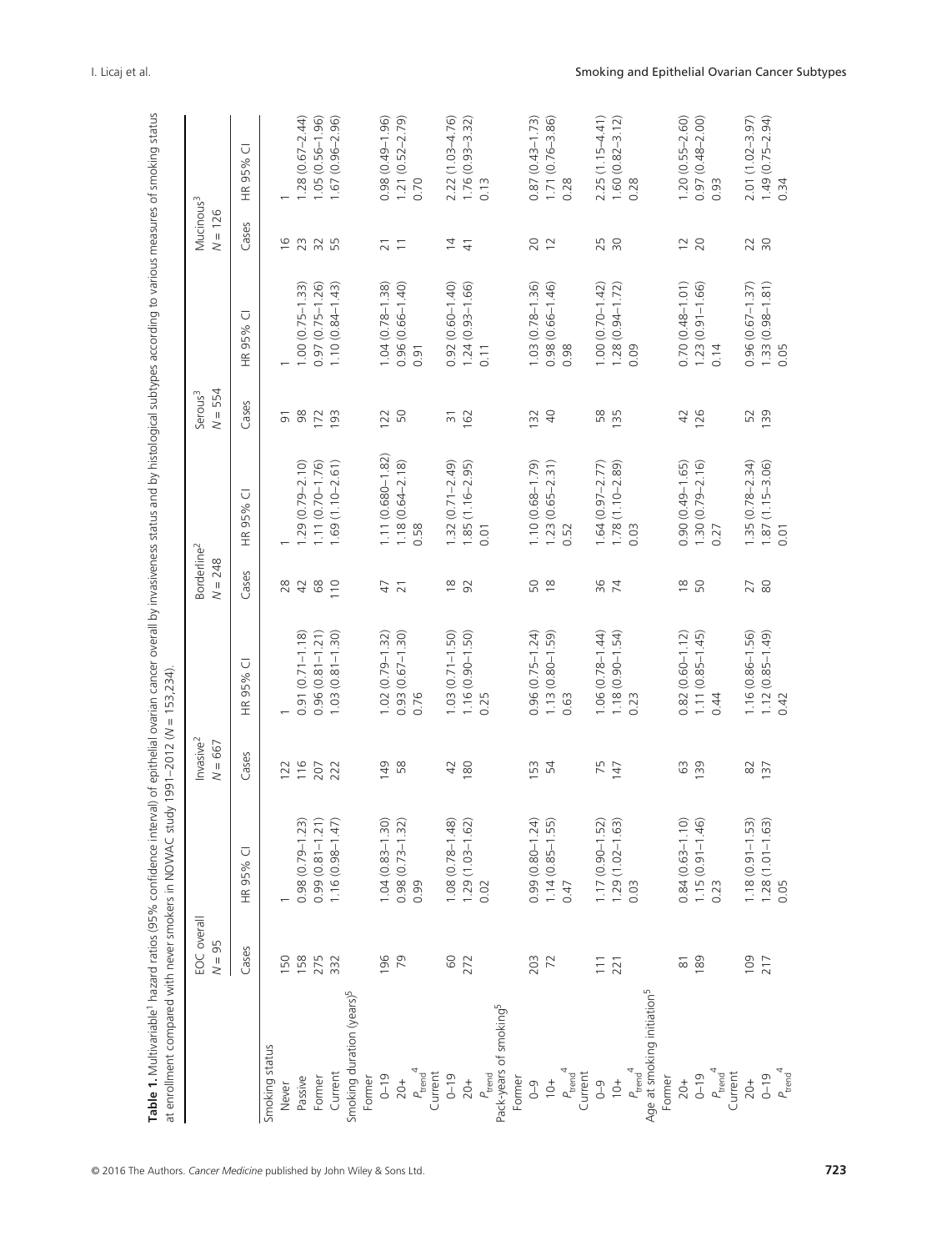| Table 1. (Continued)                                                         |                         |                                                                                                                                                                                                                                                                                                                                                                                                                                                                                                                                                                                                                                                                                                                                                                                                                   |                                    |                     |                                      |                     |                                  |                     |                                    |                     |
|------------------------------------------------------------------------------|-------------------------|-------------------------------------------------------------------------------------------------------------------------------------------------------------------------------------------------------------------------------------------------------------------------------------------------------------------------------------------------------------------------------------------------------------------------------------------------------------------------------------------------------------------------------------------------------------------------------------------------------------------------------------------------------------------------------------------------------------------------------------------------------------------------------------------------------------------|------------------------------------|---------------------|--------------------------------------|---------------------|----------------------------------|---------------------|------------------------------------|---------------------|
|                                                                              | EOC overall<br>$N = 95$ |                                                                                                                                                                                                                                                                                                                                                                                                                                                                                                                                                                                                                                                                                                                                                                                                                   | Invasive <sup>2</sup><br>$N = 667$ |                     | Borderline <sup>2</sup><br>$N = 248$ |                     | $N = 554$<br>Serous <sup>3</sup> |                     | Mucinous <sup>3</sup><br>$N = 126$ |                     |
|                                                                              | Cases                   | HR 95% CI                                                                                                                                                                                                                                                                                                                                                                                                                                                                                                                                                                                                                                                                                                                                                                                                         | Cases                              | HR 95% CI           | Cases                                | HR 95% CI           | Cases                            | HR 95% CI           | Cases                              | ⊽<br>HR 95%         |
| Number of cigatettes/day <sup>5</sup><br>Former                              |                         |                                                                                                                                                                                                                                                                                                                                                                                                                                                                                                                                                                                                                                                                                                                                                                                                                   |                                    |                     |                                      |                     |                                  |                     |                                    |                     |
| $\sqrt{9}$                                                                   | 166                     | $0.97(0.77 - 1.22)$                                                                                                                                                                                                                                                                                                                                                                                                                                                                                                                                                                                                                                                                                                                                                                                               | 120                                | $0.90(0.69 - 1.18)$ | 46                                   | $1.21(0.74 - 1.98)$ | 103                              | $0.96(0.71 - 1.29)$ | 20                                 | $1.04(0.52 - 2.08)$ |
| $10+$                                                                        | 95                      | $1.11(0.84 - 1.46)$                                                                                                                                                                                                                                                                                                                                                                                                                                                                                                                                                                                                                                                                                                                                                                                               | 73                                 | $1.12(0.82 - 1.53)$ | 22                                   | $1.09(0.60 - 1.97)$ | 61                               | $1.12(0.80 - 1.59)$ | $\supseteq$                        | $1.04(0.45 - 2.41)$ |
| $P_{\text{trend}}^4$<br>Current                                              |                         | 0.52                                                                                                                                                                                                                                                                                                                                                                                                                                                                                                                                                                                                                                                                                                                                                                                                              |                                    | 0.58                |                                      | 0.74                |                                  | 0.56                |                                    | 0.92                |
| $\sqrt{0}$                                                                   | 167                     | $1.31(1.03 - 1.66)$                                                                                                                                                                                                                                                                                                                                                                                                                                                                                                                                                                                                                                                                                                                                                                                               | 119                                | $1.26(0.95 - 1.65)$ | 48                                   | $1.60(0.97 - 2.64)$ | 94                               | $1.22(0.89 - 1.67)$ | 24                                 | $1.60(0.82 - 3.15)$ |
| $+01$                                                                        | 155                     | $1.16(0.90 - 1.50)$                                                                                                                                                                                                                                                                                                                                                                                                                                                                                                                                                                                                                                                                                                                                                                                               | 50                                 | $1.02(0.76 - 1.37)$ | 58                                   | $1.70(1.03 - 2.82)$ | 94                               | $1.14(0.82 - 1.58)$ | 28                                 | $1.92(0.97 - 3.80)$ |
| $P_{\text{trend}}^4$                                                         |                         | 0.29                                                                                                                                                                                                                                                                                                                                                                                                                                                                                                                                                                                                                                                                                                                                                                                                              |                                    | 0.92                |                                      | 0.06                |                                  | 0.47                |                                    | 0.07                |
| of breast cancer in mother (yes, no, missing).<br>All histological subtypes. |                         | missing), age at menopause (≤45, >45–50, >50–52, years), educational attainment (≤19, >12–12, >12–16, ≥17 years, missing), physical activity score in the year preceding cohort enrolment (scored<br>Adjusted for age at menarche (≤12, >12 years), number of full-term pregnancies (0, 1 or 2, 2+), age at first full-term birth (nulliparous, ≤19, >19-24, and >24-29, 230 years), age at last birth (≤24,<br>missing), duration of oral contraceptive use (≤3, >3-7, ≥8 years), hormonal replacement therapy (yes, no, missing), age at start using hormonal replacement therapy (≤45, >49-49, ≥50 years), history<br>>24-29, >234 years), infertility (yes, no, missing) menoppausal status (postmenopausal pre- or perimenopausal, hysterectomy before 53 years, hormonal replacement therapy use before 53, |                                    |                     |                                      |                     |                                  |                     |                                    |                     |
| <sup>3</sup> Include invasive and borderline tumors.                         |                         |                                                                                                                                                                                                                                                                                                                                                                                                                                                                                                                                                                                                                                                                                                                                                                                                                   |                                    |                     |                                      |                     |                                  |                     |                                    |                     |
| 4Trend tests include never smokers.                                          |                         | Fin the respective models additional missing in the main exposure Plumic finity ing system simplying smokers among excluded (age at start smoking M $_{\rm{mising}}$ = 1241, Dack-year M $_{\rm{mising}}$ = 19, average number                                                                                                                                                                                                                                                                                                                                                                                                                                                                                                                                                                                    |                                    |                     |                                      |                     |                                  |                     |                                    |                     |
|                                                                              |                         | of cigarettes smoked per day M <sub>missing</sub> = 4418, duration of smoking in years M <sub>missing</sub> = 19).                                                                                                                                                                                                                                                                                                                                                                                                                                                                                                                                                                                                                                                                                                |                                    |                     |                                      |                     |                                  |                     |                                    |                     |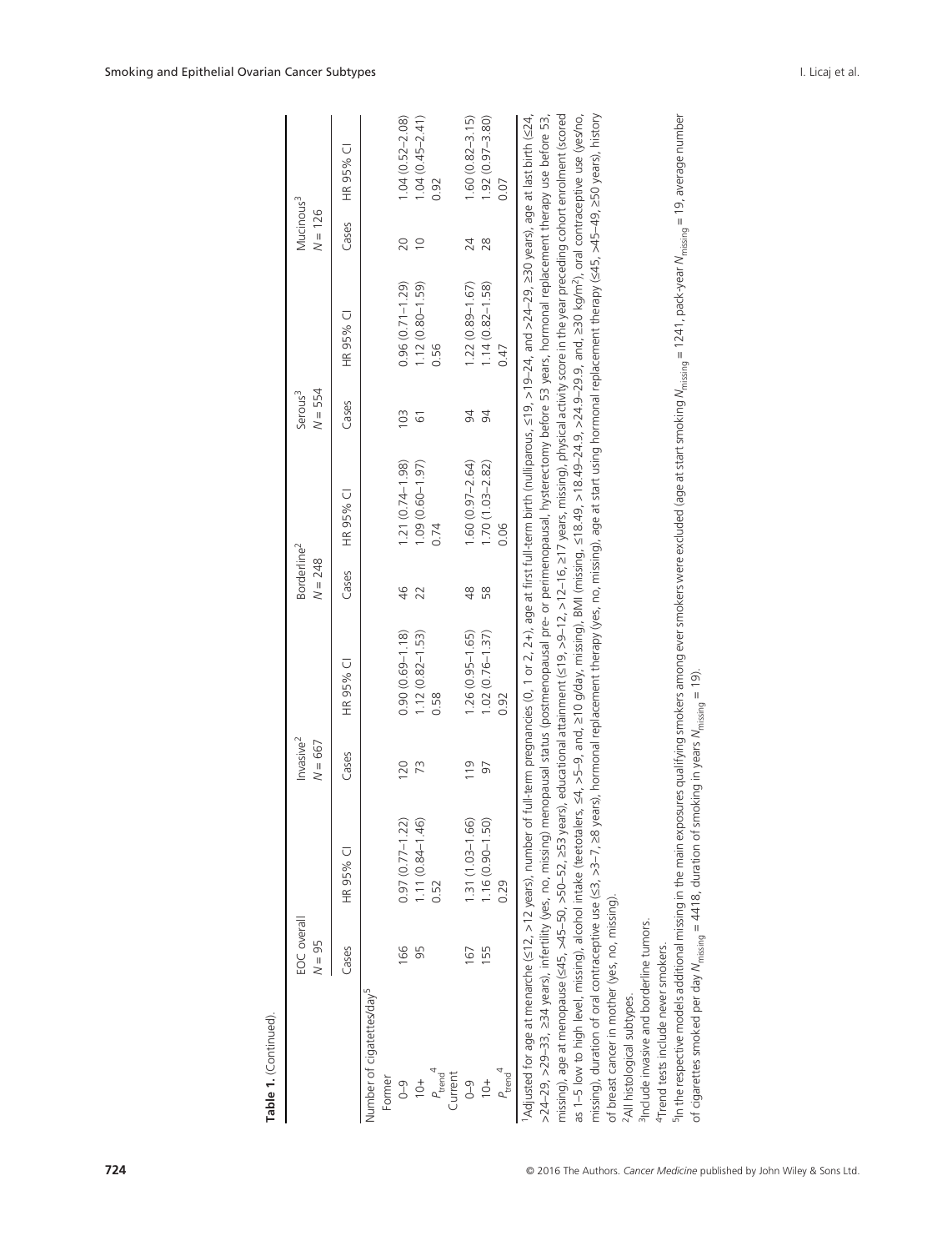Table 2. Multivariable<sup>1</sup> hazard ratios (95% confidence interval) of serous and mucinous epithelial ovarian cancer overall by invasive status according to various measures of smoking status at enrollment compared with never smokers in NOWAC study 1991–2012 (*N* = 153,234).

|                                          | Invasive tumors |                     |       |                     |       | Borderline tumors   |       |                     |
|------------------------------------------|-----------------|---------------------|-------|---------------------|-------|---------------------|-------|---------------------|
|                                          | Cases           | Serous $N = 397$    | Cases | Mucinous $N = 43$   | Cases | Serous $N = 157$    | Cases | Mucinous $N = 83$   |
| Smoking exposure                         |                 |                     |       |                     |       |                     |       |                     |
| Never                                    | 72              | 1                   | 7     |                     | 19    | $\mathbf{1}$        | 9     | $\mathbf{1}$        |
| Passive                                  | 72              | $0.96(0.69 - 1.34)$ | 8     | $1.01(0.38 - 2.96)$ | 26    | $1.17(0.64 - 2.14)$ | 15    | $1.49(0.65 - 3.41)$ |
| Former                                   | 128             | $0.98(0.74 - 1.32)$ | 13    | $0.97(0.36 - 2.60)$ | 44    | $0.99(0.56 - 1.75)$ | 19    | $1.12(0.50 - 2.52)$ |
| Current                                  | 125             | $0.99(0.73 - 1.35)$ | 15    | $1.02(0.38 - 2.79)$ | 68    | $1.46(0.84 - 2.53)$ | 40    | $2.17(1.06 - 4.45)$ |
| Smoking duration (years) <sup>3,4</sup>  |                 |                     |       |                     |       |                     |       |                     |
| $0 - 19$                                 | 118             | $1.06(078 - 1.44)$  | 11    | $0.96(0.36 - 2.55)$ | 35    | $0.91(0.51 - 1.62)$ | 24    | $1.47(0.67 - 3.27)$ |
| $20+$                                    | 135             | $1.04(0.77 - 1.42)$ | 17    | $1.12(0.44 - 2.88)$ | 77    | $1.59(0.93 - 2.72)$ | 35    | $1.97(0.90 - 4.30)$ |
| $P_{\text{trend}}^2$                     |                 | 0.82                |       | 0.75                |       | 0.02                |       | 0.07                |
| Pack-years of smoking <sup>3,4</sup>     |                 |                     |       |                     |       |                     |       |                     |
| $0 - 9$                                  | 138             | $1.04(0.75 - 1.35)$ | 16    | $1.08(0.43 - 2.71)$ | 52    | $1.11(0.64 - 2.91)$ | 29    | $1.48(0.68 - 3.22)$ |
| $10+$                                    | 115             | $1.13(0.82 - 1.56)$ | 12    | $0.99(0.37 - 2.69)$ | 60    | $1.47(0.85 - 2.56)$ | 30    | $2.11(0.95 - 4.69)$ |
| $P_{\text{trend}}^2$                     |                 | 0.39                |       | 0.96                |       | 0.10                |       | 0.05                |
| Age at smoking initiation <sup>3,4</sup> |                 |                     |       |                     |       |                     |       |                     |
| $20+$                                    | 71              | $0.92(0.58 - 1.15)$ | 15    | $0.87(0.26 - 1.88)$ | 23    | $0.96(0.45 - 1.58)$ | 19    | $1.59(0.73 - 3.49)$ |
| $0 - 19$                                 | 176             | $1.22(0.90 - 1.64)$ | 13    | $1.62(0.64 - 4.11)$ | 89    | $1.58(0.93 - 2.71)$ | 37    | $1.57(0.69 - 3.55)$ |
| $P_{\text{trend}}^2$                     |                 | 0.12                |       | 0.30                |       | 0.18                |       | 0.23                |
| Number of cigatettes/day <sup>3,4</sup>  |                 |                     |       |                     |       |                     |       |                     |
| $0 - 9$                                  | 102             | $1.02(0.76 - 1.39)$ | 13    | $0.85(0.33 - 2.20)$ | 77    | $1.23(0.72 - 2.11)$ | 31    | $1.57(0.72 - 3.40)$ |
| $10+$                                    | 139             | $1.07(0.77 - 1.48)$ | 13    | $1.31(0.49 - 3.49)$ | 58    | $1.36(0.78 - 2.38)$ | 25    | $1.67(0.74 - 3.78)$ |
| $P_{\text{trend}}^2$                     |                 | 0.68                |       | 0.48                |       | 0.29                |       | 0.26                |

1Adjusted for age at menarche (≤12, >12 years), number of full-term pregnancies (0, 1 or 2, 3+), age at first full-term birth (nulliparous, ≤19, >19–24, and >24–29, ≥30 years), age at last birth (≤24, >24–29, >29–33, ≥34 years), infertility (yes, no, missing) menopausal status (postmenopausal pre- or perimenopausal, hysterectomy before 53 years, hormonal replacement therapy use before 53, missing), age at menopause (≤45, >45–50, >50–52, ≥53 years), educational attainment (≤19, >9–12, >12–16, ≥17 years, missing), physical activity score (scored as 1–5 low to high level, missing), alcohol intake (teetotalers, ≤4, >5–9, and, ≥10 g/day, missing), BMI (≤18.49, >18.49–24.9, >24.9–29.9, ≥30 kg/m<sup>2</sup>, missing), oral contraceptive use (yes, no, missing), duration of oral contraceptive use (≤3, >3-7, ≥8 years), hormonal replacement therapy (yes/no, missing), age at start using hormonal replacement therapy (≤45, >45–49, ≥50 years).

<sup>2</sup>Trend tests include never smokers.

<sup>3</sup>In the respective models, additional missing in the main exposures qualifying smokers among ever smokers were excluded (age at start smoking *N*<sub>missing</sub> = 1241, pack-year *N*<sub>missing</sub> = 19, average number of cigarettes smoked per day *N*<sub>missing</sub> = 4418, duration of smoking in years *N*<sub>missing</sub> = 19). 4Among ever smokers.

in the last years in Nordic countries while the incidence of invasive ovarian carcinoma has decreased [13, 14]. Hysterectomy with double adnexectomy is the recommended treatment in the presence of borderline tumors [15]. This is considered invasive surgery, and for young women, this treatment has the serious consequence that they no longer can bear children.

With a larger number of mucinous cases, we found a similar risk and PAF estimation in mucinous tumors as a study from the European Prospective Investigation into Cancer and nutrition (EPIC) [2] that found 14% of mucinous ovarian cancer to be attributable to smoking. Unlike our cohort, the authors pointed out that EPIC is not a representative sample. To the best of our knowledge, the only other study reporting PAFs of overall ovarian cancer attributable to smoking [3], found this to be 2.6% of cases.

The interpretation of PAFs as the proportion of tumors that could be avoided if women did not smoke is justified when an established causal relationship exists as between smoking and mucinous tumors. We therefore also have estimated this PAF value although the corresponding HR estimate was not significantly increased in this study.

Our results are in agreement with respect to two recent meta-analyses, the 51 epidemiological studies [16], and a recent pooled analysis of 21 case–control studies [17]. As did we, the meta-analysis of 51 epidemiological studies with >17,000 ovarian cancer cases found a more than double risk of mucinous borderline tumors for current compared with never smokers [16] and the pooled analysis of 21 case–control studies [17], found an odds ratio of 1.83 (95% CI 1.39–2.41).

In line with other previous studies [18, 19], we observed a borderline increased risk in mucinous tumors when comparing current to never smokers. This is explained both by an increased risk of borderline mucinous tumors and a nonassociation in invasive mucinous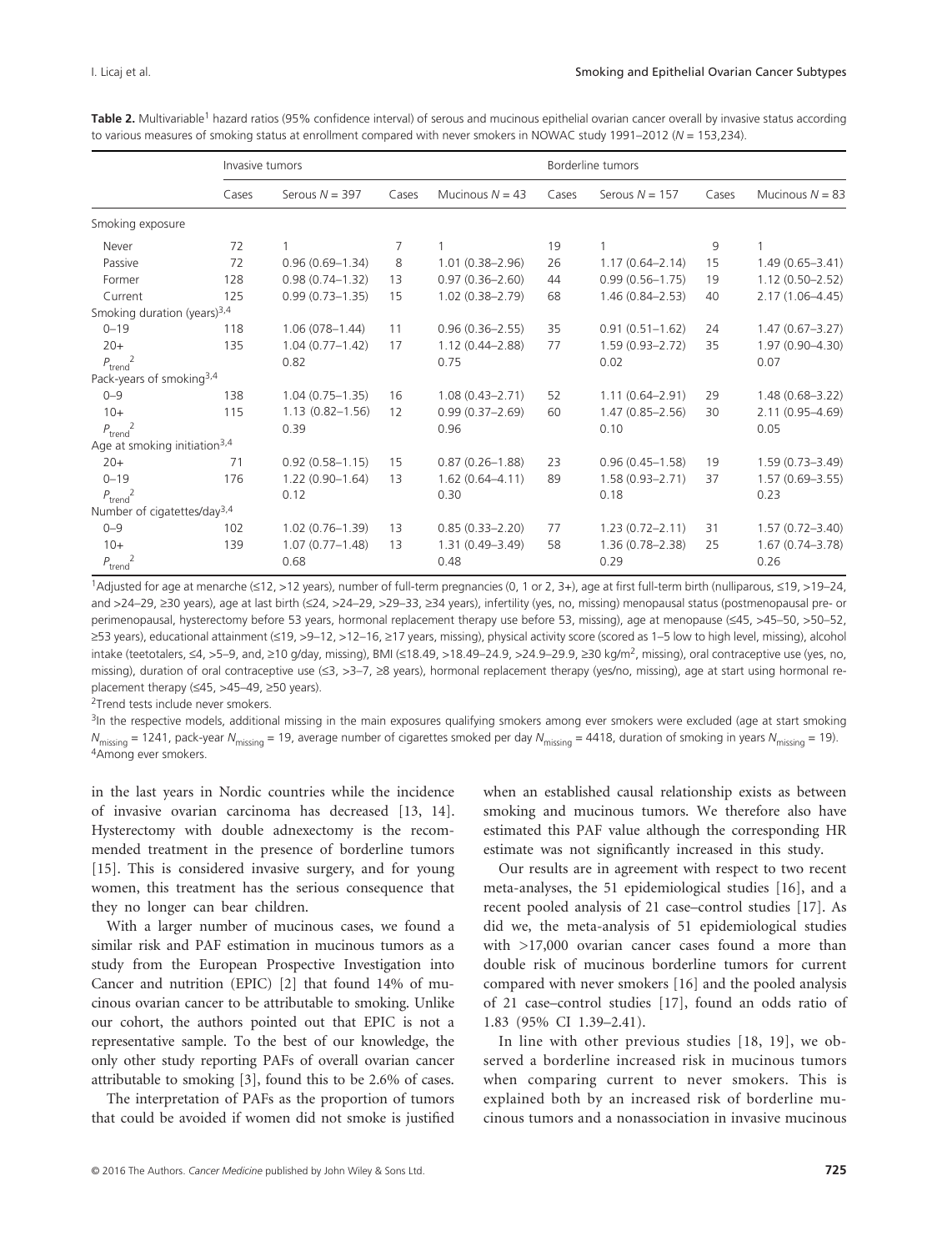tumors. Although, with fewer mucinous cancer cases than in our present study, other studies have reported a statistically significant increased risks for mucinous tumors [16, 20–22]. Nonetheless, when we stratify by invasiveness and histological subtype, a limitation is that we have few cases, especially for the mucinous tumors.

One plausible explanation for a stronger association between smoking and borderline tumors than invasive tumors is that somatic mutations in the KRAS gene are common in borderline tumors than in invasive, and are more frequent in mucinous compared to serous borderline ovarian tumors [23]. Smoking-induced KRAS mutations have been found in lung, pancreatic, and colon cancers [24–26], and a similar mechanism of oncogenesis might be applicable to borderline tumors.

In conclusion, among middle-aged women, one in six mucinous tumors and one in four borderline mucinous tumors are attributable to smoking.

### Conflict of Interest

None declared.

#### **References**

- 1. Ferlay, J., I. Soerjomataram, R. Dikshit, S. Eser, C. Mathers, M. Rebelo, et al. 2015. Cancer incidence and mortality worldwide: sources, methods and major patterns in GLOBOCAN 2012. Int. J. Cancer 136:E359–E386.
- 2. Agudo, A., C. Bonet, N. Travier, C. A. Gonzalez, P. Vineis, H. B. Bueno-de-Mesquita, et al. 2012. Impact of cigarette smoking on cancer risk in the European prospective investigation into cancer and nutrition study. J. Clin. Oncol. 30:4550–4557.
- 3. Parkin, D. M., L. Boyd, and L. C. Walker. 2011. 16. The fraction of cancer attributable to lifestyle and environmental factors in the UK in 2010. Br. J. Cancer 105(Suppl. 2):S77–S81.
- 4. IARC. 2012. Personal Habits and Indoor Combustions. Available at [http://monographs.iarc.fr/ENG/Monographs/](http://monographs.iarc.fr/ENG/Monographs/vol100E) [vol100E.](http://monographs.iarc.fr/ENG/Monographs/vol100E)
- 5. Lund, E., V. Dumeaux, T. Braaten, A. Hjartaker, D. Engeset, G. Skeie, et al. 2008. Cohort profile: the Norwegian Women and Cancer Study–NOWAC–Kvinner og kreft. Int. J. Epidemiol. 37:36–41.
- 6. Lund, E., M. Kumle, T. Braaten, A. Hjartaker, K. Bakken, E. Eggen, et al. 2003. External validity in a population-based national prospective study–the Norwegian Women and Cancer Study (NOWAC). Cancer Causes Control 14:1001–1008.
- 7. Larsen, I. K., M. Smastuen, T. B. Johannesen, F. Langmark, D. M. Parkin, F. Bray, et al. 2009. Data

quality at the Cancer Registry of Norway: an overview of comparability, completeness, validity and timeliness. Eur. J. Cancer 45:1218–1231.

- 8. World Health Organization. 2012. WHO global report on mortality attributable to tobacco. World Health Organization, Geneva.
- 9. Newson, R. 2010. PUNAF: Stata module to compute population attributable fractions for cohort studies.Statistical Software Components S457193. Boston College Department of Economics, Boston, MA.
- 10. Gram, I. T., T. Braaten, E. Lund, L. Le Marchand, and E. Weiderpass. 2009. Cigarette smoking and risk of colorectal cancer among Norwegian women. Cancer Causes Control 20:895–903.
- 11. Statistics Norway. 2015. Retrieve from [http://www.ssb.](http://www.ssb.no/en/helse/statistikker/royk) [no/en/helse/statistikker/royk](http://www.ssb.no/en/helse/statistikker/royk).
- 12. Kumpulainen, S., T. Kuoppala, A. Leminen, M. Komulainen, U. Puistola, R. Sankila, et al. 2007. Surgical staging, treatment, and follow-up of borderline tumors in different hospital categories: a prospective nationwide survey in Finland. Acta Obstet. Gynecol. Scand. 86:610–614.
- 13. Bjorge, T., A. Engeland, S. Hansen, and C. G. Trope. 1997. Trends in the incidence of ovarian cancer and borderline tumours in Norway, 1954–1993. Int. J. Cancer 71:780–786.
- 14. Skirnisdottir, I., H. Garmo, E. Wilander, and L. Holmberg. 2008. Borderline ovarian tumors in Sweden 1960–2005: trends in incidence and age at diagnosis compared to ovarian cancer. Int. J. Cancer 123:1897–1901.
- 15. Trillsch, F., S. Mahner, L. Woelber, E. Vettorazzi, A. Reuss, N. Ewald-Riegler, et al. 2014. Age-dependent differences in borderline ovarian tumours (BOT) regarding clinical characteristics and outcome: results from a sub-analysis of the Arbeitsgemeinschaft Gynaekologische Onkologie (AGO) ROBOT study. Ann. Oncol. 25:1320–1327.
- 16. Beral, V., K. Gaitskell, C. Hermon, K. Moser, G. Reeves, and R. Peto. 2012. Ovarian cancer and smoking: individual participant meta-analysis including 28,114 women with ovarian cancer from 51 epidemiological studies. Lancet Oncol. 13:946–956.
- 17. Faber, M. T., S. K. Kjaer, C. Dehlendorff, J. Chang-Claude, K. K. Andersen, E. Hogdall, et al. 2013. Cigarette smoking and risk of ovarian cancer: a pooled analysis of 21 case-control studies. Cancer Causes Control 24:989–1004.
- 18. Gates, M. A., B. A. Rosner, J. L. Hecht, and S. S. Tworoger. 2010. Risk factors for epithelial ovarian cancer by histologic subtype. Am. J. Epidemiol. 171:45–53.